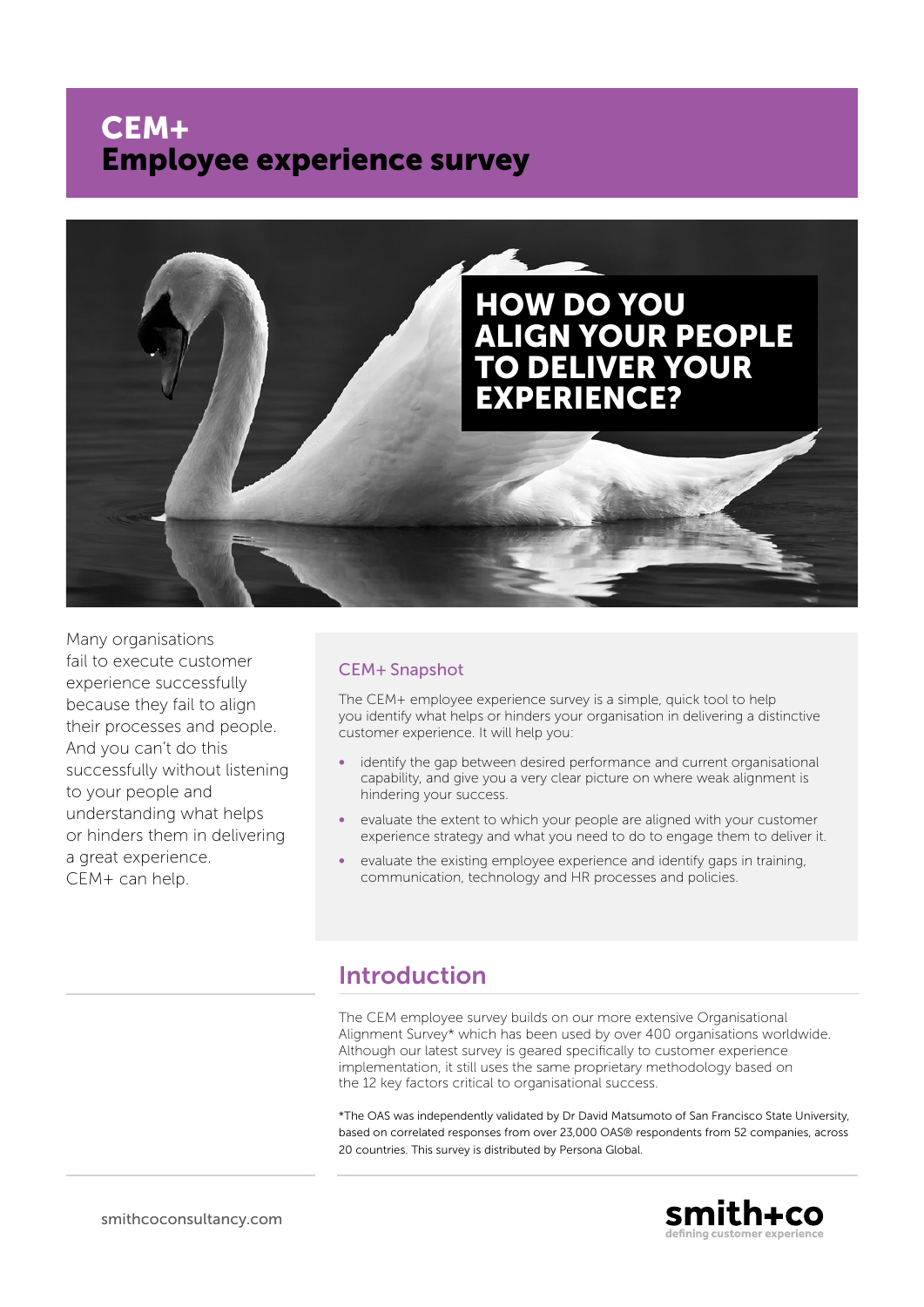### **Contents**

| How it works            | 3       |
|-------------------------|---------|
| Try out the taster      | 4       |
| The taster survey       | $5 - 8$ |
| Scoring sheet           | 9       |
| Summary analysis        | 10      |
| The complete picture    | 11      |
| Our surveys in practice |         |



2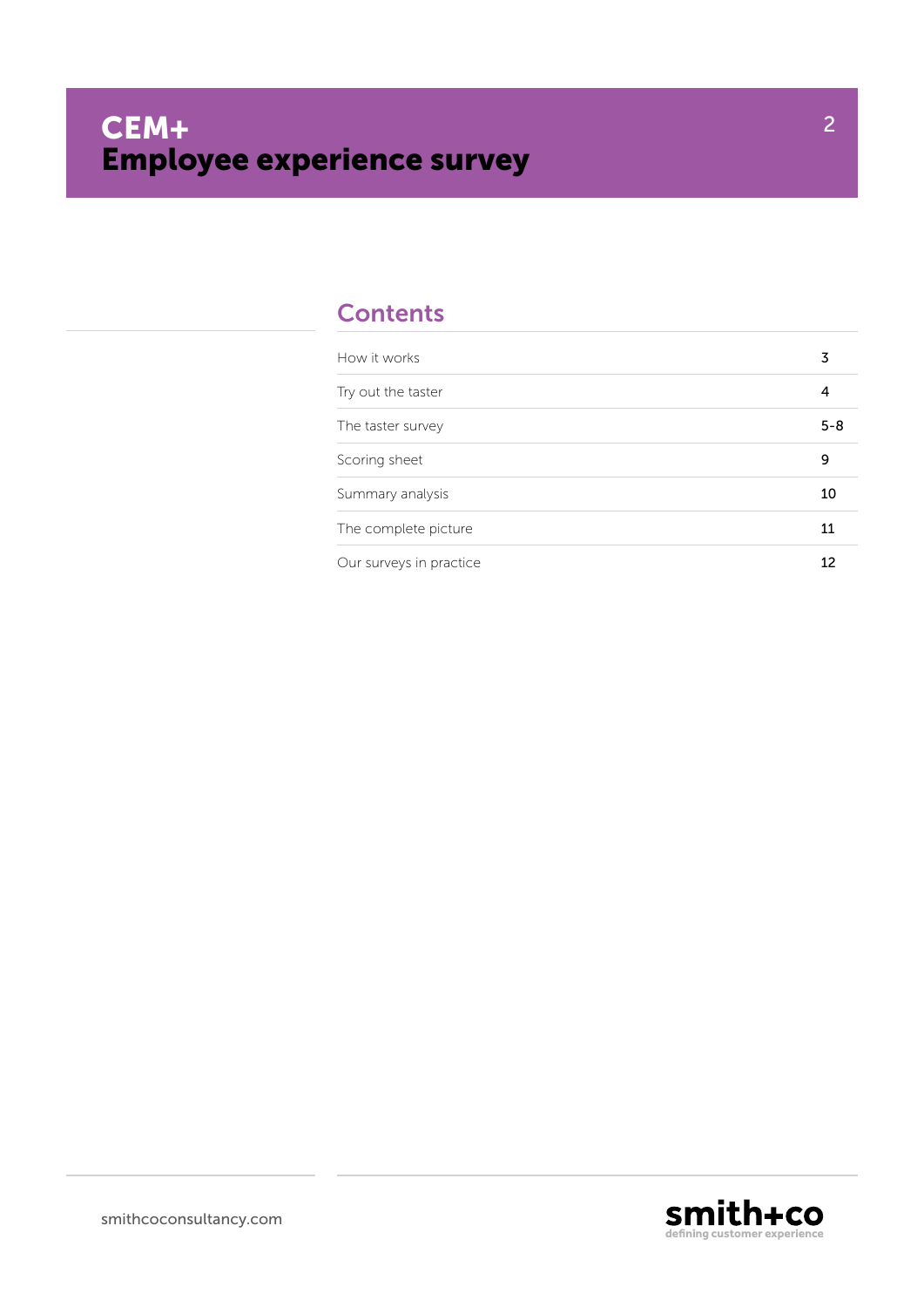### How it works



#### The survey measures employee perceptions on the 12 key dimensions proven critical to business success.

The survey can be conducted online or via self-scoring answer sheets. The results can be broken down by department, location, level and function, identifying precisely where the main barriers and opportunities for improvement lie.

| 1.  | <b>MARKET FOCUS</b>                             | How well does your company listen to customers?                                           |
|-----|-------------------------------------------------|-------------------------------------------------------------------------------------------|
| 2.  | <b>VISION, MISSION</b><br><b>&amp; STRATEGY</b> | Are vision, mission and strategy clearly understood throughout your company?              |
| 3.  | <b>CULTURE</b>                                  | Are all employees working toward the same goals?                                          |
| 4.  | <b>STANDARDS</b><br><b>&amp; PROCEDURES</b>     | Are processes efficient and designed to serve the customer?                               |
| 5.  | <b>SERVICE</b>                                  | Does your training support internal and external customer service excellence?             |
| 6.  | <b>CLIMATE</b>                                  | Is internal communication open and morale high?                                           |
| 7.  | <b>PEOPLE POLICIES</b>                          | Do your reward and recognition systems support employees' high performance?               |
| 8.  | <b>QUALITY</b>                                  | Is reducing errors, whilst maintaining highest product or service quality, a priority?    |
| 9.  | <b>LEADERSHIP</b>                               | Is management willing and able to bring the 12 key factors into alignment?                |
| 10. | <b>DIFFERENTIATION</b>                          | Has your company achieved market prominence as a result of its customer experience?       |
| 11. | <b>PERFORMANCE</b><br><b>TRACKING</b>           | Is customer experience measured and communicated regularly?                               |
| 12. | <b>SUSTAINING</b><br><b>PERFORMANCE</b>         | Do you measure the commercial, political and social aspects that affect your marketplace? |



3

smithcoconsultancy.com

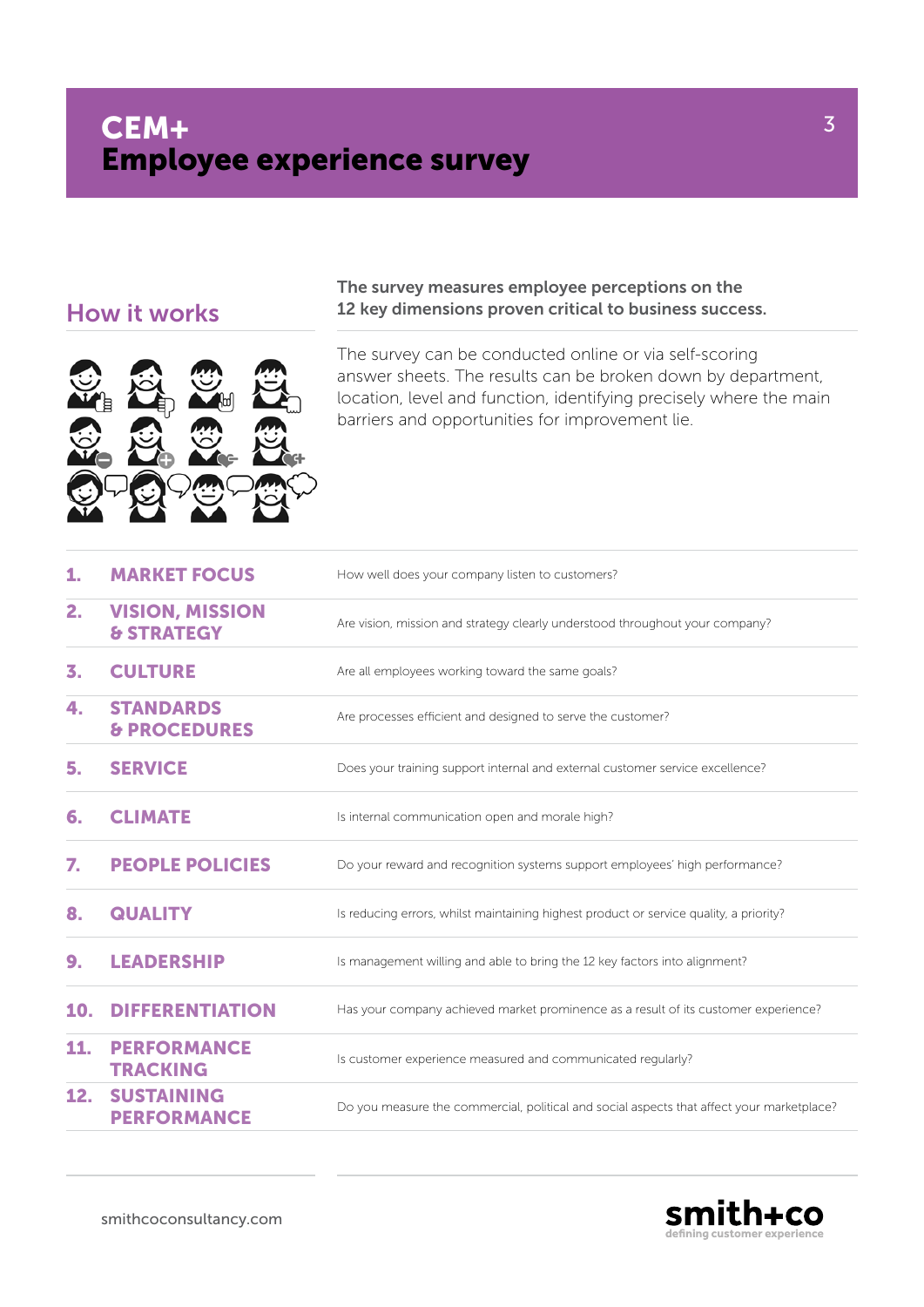### Try out the taster

To give you a taster of the survey, we've included a self-assessment on the next few pages.

Try it out and use the scores at the end to evaluate where you are on your journey of customer experience alignment.

#### **Instructions**

Print off the Self-Assessment survey and read the practices over the next few pages.

Rate each on the following scale:



Then transfer your scores to the Scoring Sheet, total your scores and read the evaluation at the end of this document.



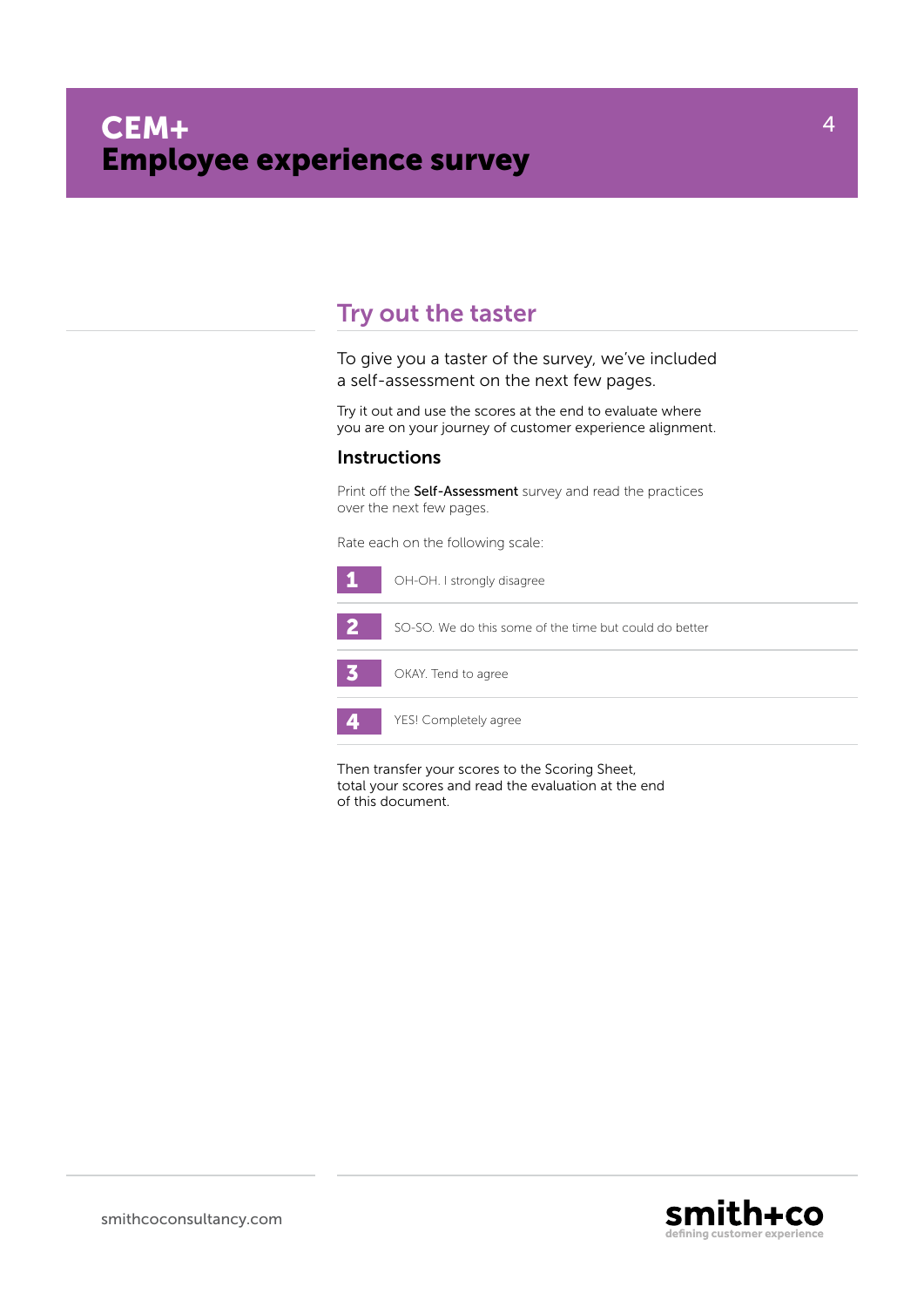|   | Market focus                                                                           | My assessment |   |  |  |
|---|----------------------------------------------------------------------------------------|---------------|---|--|--|
|   | We seek our customers' views on new products/services before introducing them          |               |   |  |  |
|   | 2 My organisation regularly conducts market research to determine our customers' needs |               |   |  |  |
| 3 | We are quick to seize new market opportunities                                         | $\mathcal{P}$ |   |  |  |
|   | 4 We constantly review our range of products or services to meet customer needs        | 2             | 3 |  |  |
|   | 5 We introduce new products or services in a timely and effective manner               |               |   |  |  |
|   |                                                                                        |               |   |  |  |

| Vision, mission, strategy                                                             | My assessment |                |   |
|---------------------------------------------------------------------------------------|---------------|----------------|---|
| We have a simple and easy-to-remember vision in this organisation<br>6                |               | $\overline{3}$ |   |
| Top management clearly communicates the company's mission to employees                |               |                | 4 |
| Most employees fully support our company's vision, mission and values<br>8            |               |                | 4 |
| We have a well-defined strategy to overcome competitors<br>9                          |               |                |   |
| 10 Our managers constantly demonstrate their own commitment to executing our strategy |               |                |   |

| Culture                                                                               | My assessment |                |  |
|---------------------------------------------------------------------------------------|---------------|----------------|--|
| 11 There is good cooperation among departments in my organisation                     | $\mathcal{P}$ | $\overline{3}$ |  |
| 12 My unit has a strong feeling of teamwork - from the most senior to junior employee | $\mathcal{P}$ |                |  |
| 13 People are proud to work for this company                                          | $\mathcal{P}$ |                |  |
| 14 We have a well-defined strategy to overcome competitors                            | $\mathcal{P}$ | 3              |  |
| 15 We have a policy of open communication at all levels and between units             |               |                |  |

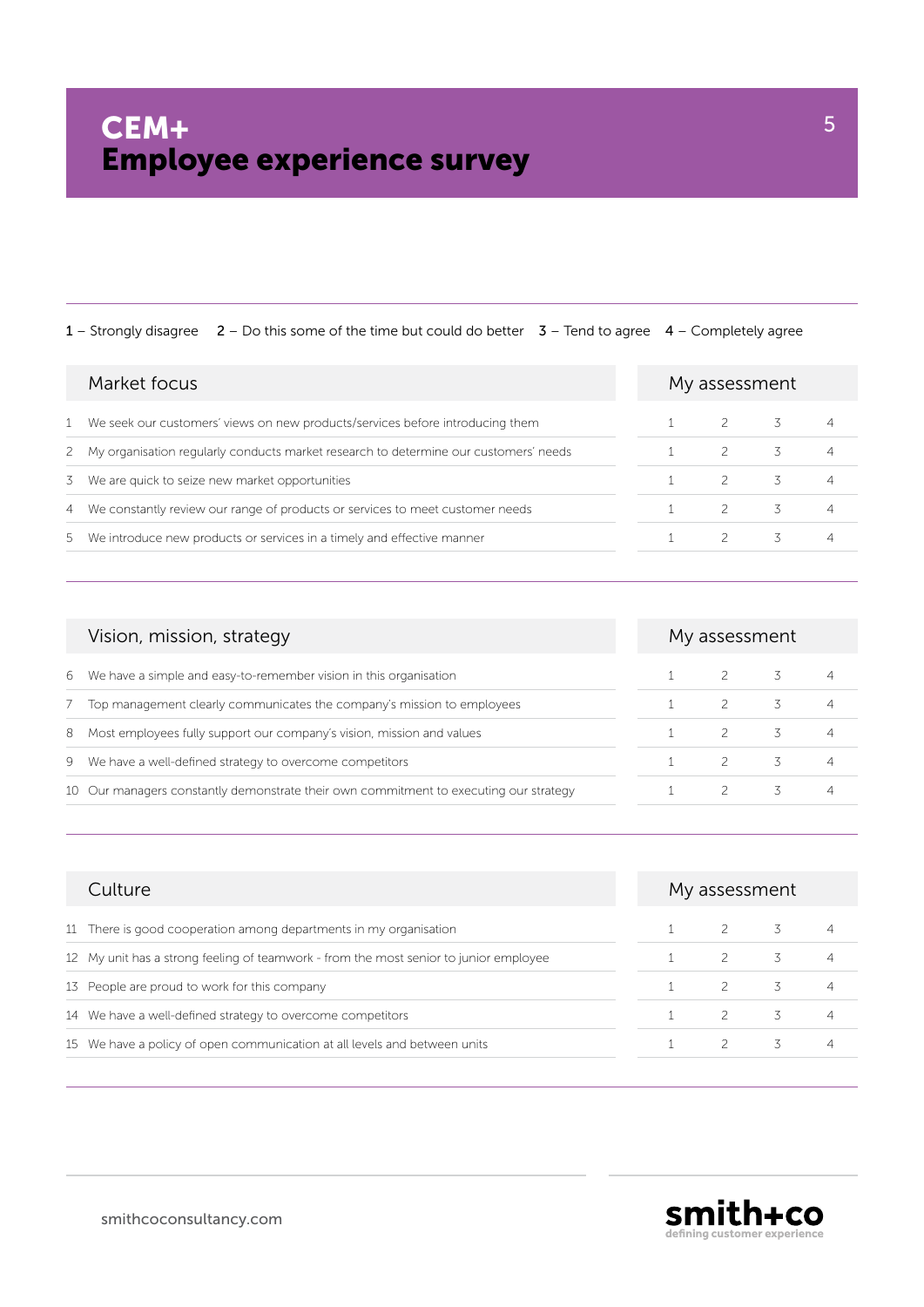| Standards $\theta$ procedures                                                                                     | My assessment |    |   |
|-------------------------------------------------------------------------------------------------------------------|---------------|----|---|
| 16 Our work procedures make it easy to meet customer needs/produce quality work effectively                       | $\mathcal{P}$ | 3. | 4 |
| 17 Procedures between departments are simple and aligned to ensure a smooth flow of work                          |               | 3  | 4 |
| 18 Employees are told what they should do to meet the needs of internal/external customers                        | $\mathcal{P}$ | 3  | 4 |
| 19 We have clearly defined performance standards for quality/customer service                                     | 2             | 3  | 4 |
| 20 My department sets realistic performance targets that are consistent with our<br>organisational vision/mission | $\mathcal{P}$ | 3  | 4 |

| Service                                                                                   | My assessment |  |   |
|-------------------------------------------------------------------------------------------|---------------|--|---|
| 21 Employees are well trained to meet the performance standards required by their jobs    |               |  |   |
| 22 Our equipment and systems make it easy for us to give good service and product quality |               |  | 4 |
| 23 Our work areas are well organised, enabling employees to produce quality work          |               |  | 4 |
| 24 The quality of service my organisation produces is excellent                           |               |  |   |
| 25 Our premises and equipment give customers a very good impression of the organisation   |               |  | 4 |

| People policies                                                                                              | My assessment |    |   |
|--------------------------------------------------------------------------------------------------------------|---------------|----|---|
| 26 People in our organisation are treated fairly and equitably                                               | $\mathcal{P}$ | 3  |   |
| 27 Compared with similar organisations in the same industry, my organisation pays well                       | $\mathcal{P}$ | 3  |   |
| 28 People who get promoted generally deserve it because they have performed very well                        |               | 3  |   |
| 29 If we achieve/exceed our performance standards, we are rewarded by pay increments<br>/bonuses accordingly |               | 3. | 4 |
| 30 The physical work environment of most employees is very good                                              |               | 3. |   |

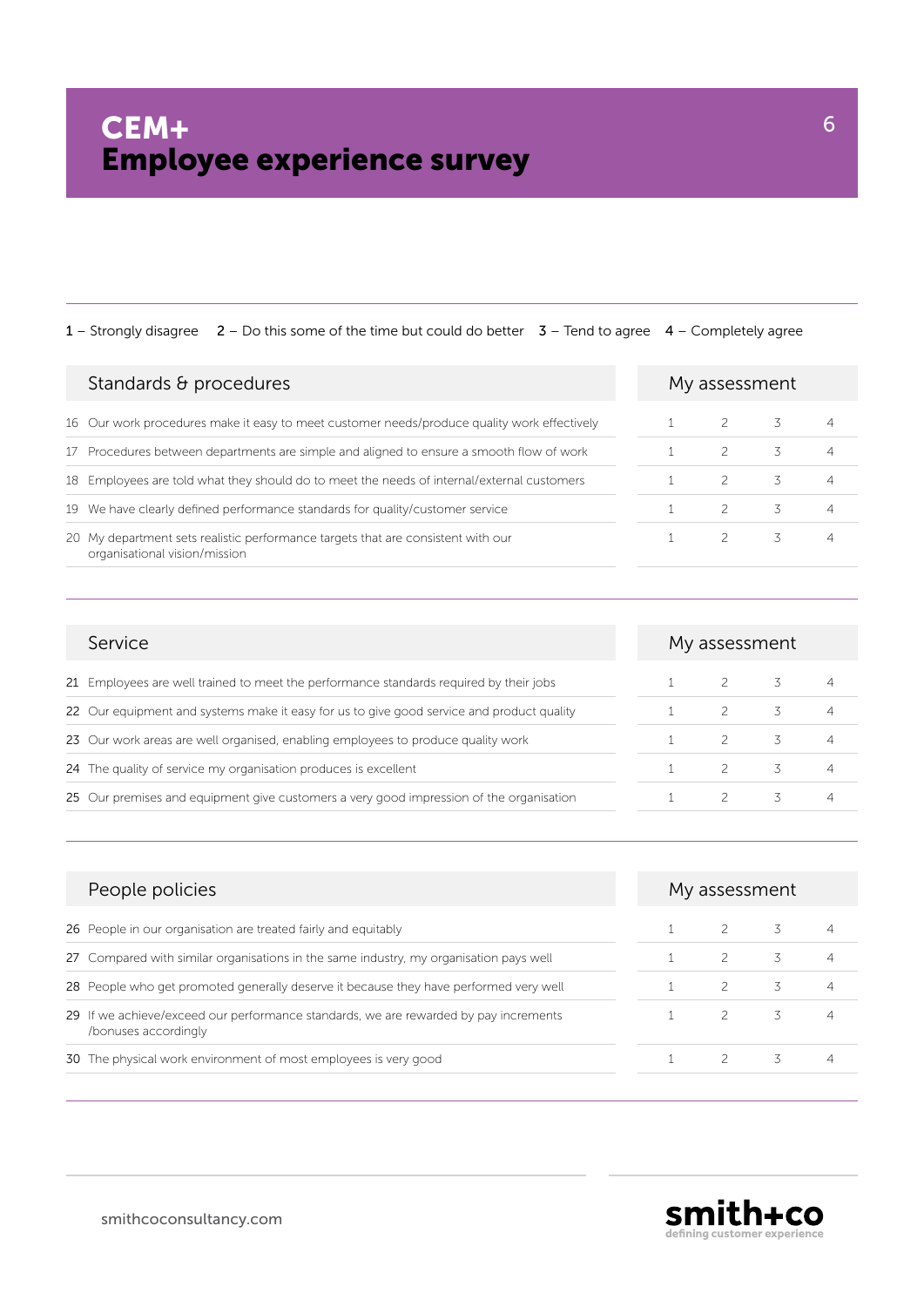| Climate                                                                                      | My assessment |   |  |
|----------------------------------------------------------------------------------------------|---------------|---|--|
| 31 There is high morale and motivation within my unit                                        | $\mathcal{P}$ | 3 |  |
| 32 There is good communication within my unit                                                | $\mathcal{P}$ | 3 |  |
| 33 Managers recognise employees make an important contribution to the organisation's success | 2             | 3 |  |
| 34 People in this unit have high job satisfaction                                            | $\mathcal{P}$ | 3 |  |
| 35 I see myself having a career with this company                                            | $\mathcal{L}$ | 3 |  |

| Quality                                                                                                                             | My assessment |   |                |
|-------------------------------------------------------------------------------------------------------------------------------------|---------------|---|----------------|
| 36 We have an effective organisation-wide quality/customer service program                                                          |               | 3 | $\overline{4}$ |
| 37 My organisation has a very effective procedure for dealing with customer complaints                                              |               | 3 | $\overline{4}$ |
| 38 Employees are empowered to resolve quality/customer problems on the spot                                                         |               | 3 | $\overline{4}$ |
| 39 Quality/customer service problems are quickly rectified                                                                          |               | 3 | $\overline{4}$ |
| 40 We frequently liaise with other departments to solve problems affecting customer<br>service/quality and prevent their recurrence |               | 3 | 4              |

| Leadership                                                                             | My assessment |                                   |   |  |
|----------------------------------------------------------------------------------------|---------------|-----------------------------------|---|--|
| 41 Managers in this organisation genuinely care about their employees                  |               | $\overline{3}$ and $\overline{3}$ |   |  |
| 42 The people I report to are well trained and very professional                       |               | 3                                 |   |  |
| 43 Managers ask for, and act upon, employees' views regarding improvements             |               | 3                                 |   |  |
| 44 Managers and supervisors regularly brief employees on company goals and performance | $\mathcal{P}$ | 3                                 | 4 |  |
| 45 Employees are given regular feedback on their performance and coached accordingly   |               | 3                                 |   |  |

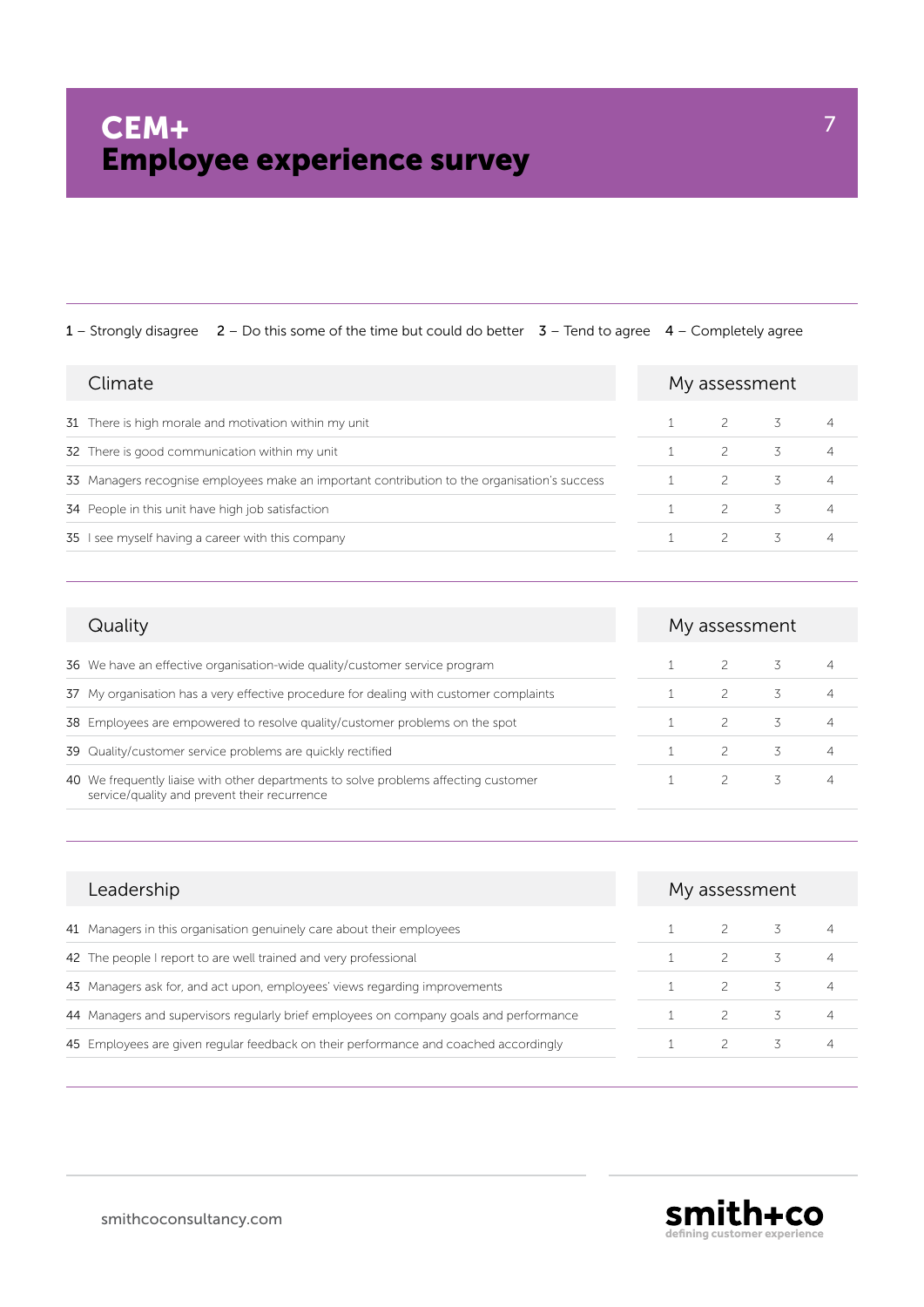| Differentiation                                                                               | My assessment |   |  |
|-----------------------------------------------------------------------------------------------|---------------|---|--|
| 46 Our products/services are distinctive and better than those of our competitors             |               |   |  |
| 47 Most of our customers are loyal and make a point of buying from us rather than competitors |               |   |  |
| 48 We match the claims made through our advertising and promotion                             | $\mathcal{P}$ |   |  |
| 49 We get most of our business from word-of-mouth recommendations and referrals               | $\mathcal{P}$ | 3 |  |
| 50 We are considered to be a highly successful organisation                                   |               | 3 |  |

| Performance tracking                                                                                                              | My assessment |   |   |
|-----------------------------------------------------------------------------------------------------------------------------------|---------------|---|---|
| 51 My organisation has an effective system for monitoring the customer experience we provide                                      |               |   |   |
| 52 Employees frequently receive customer feedback about the service we provide                                                    |               | 3 | 4 |
| 53 My organisation regularly measures my unit's quality/service levels                                                            |               | 3 | 4 |
| 54 Our customers are asked to provide feedback regarding their experience with us                                                 |               | 3 | 4 |
| 55 Employees are regularly briefed on departmental and organisational performance<br>service/quality and prevent their recurrence |               | 3 | 4 |

| Sustaining performance                                                                       | My assessment |  |  |
|----------------------------------------------------------------------------------------------|---------------|--|--|
| 56 We regularly review our organisational vision, mission and strategy                       |               |  |  |
| 57 We measure quality/service performance against the world's top organisations in our field |               |  |  |
| 58 My organisation introduces best practices and the latest management techniques            |               |  |  |
| 59 Managers meet with customers and consumer groups on a frequent basis                      |               |  |  |
| 60 Employees are given regular feedback on their performance and coached accordingly         |               |  |  |



smithcoconsultancy.com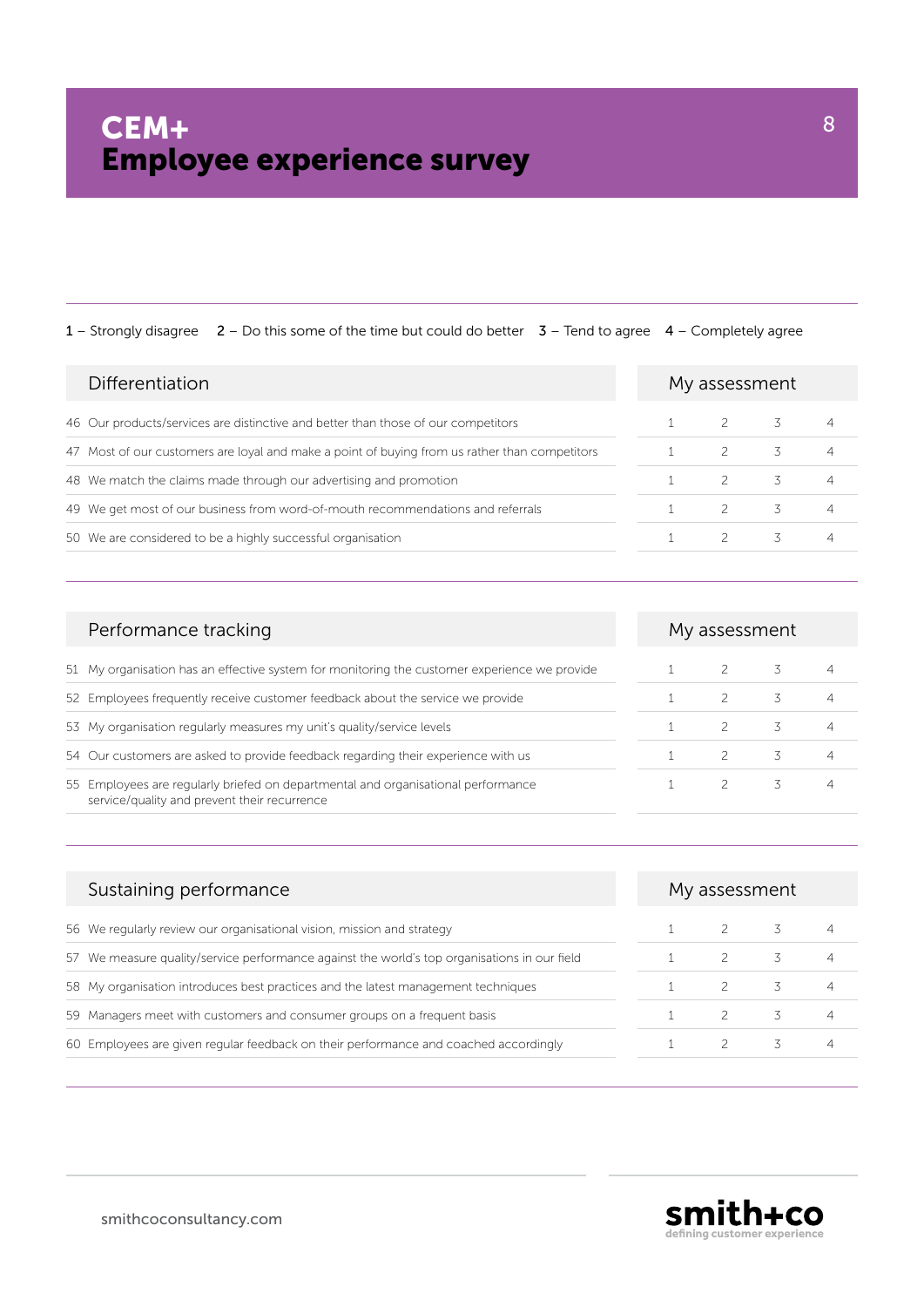

# SCORING SHEET

Add up the scores for each section. These should be the total ratings for all of the questions that you answered within the dimension.

#### Record these scores below:

| 1.           | <b>MARKET FOCUS</b>               |  |
|--------------|-----------------------------------|--|
| 2.           | <b>VISION, MISSION, STRATEGY</b>  |  |
|              | <b>CULTURE</b>                    |  |
| 4.           | <b>STANDARDS &amp; PROCEDURES</b> |  |
|              | <b>5. SERVICE</b>                 |  |
|              | 6. CLIMATE                        |  |
| $\mathbf{z}$ | <b>PEOPLE POLICIES</b>            |  |
| 8.           | <b>QUALITY</b>                    |  |
|              | 9. LEADERSHIP                     |  |
|              | <b>10. DIFFERENTIATION</b>        |  |
| 11.          | <b>PERFORMANCE TRACKING</b>       |  |
|              | <b>12. SUSTAINING PERFORMANCE</b> |  |
|              |                                   |  |

### Total Score

Now find the section over the page that your overall score falls within. Read the analysis of your current level of alignment.

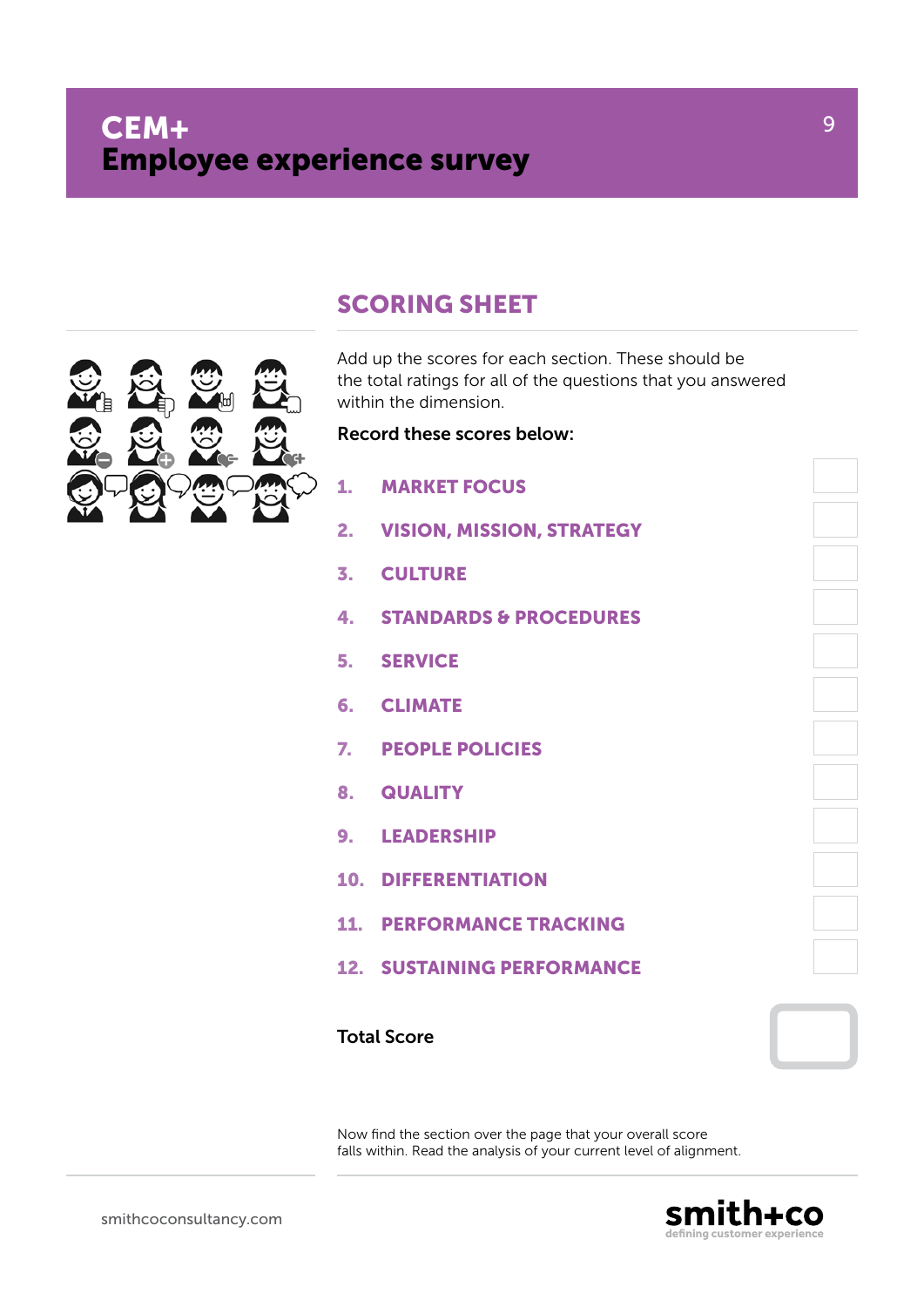# SUMMARY ANALYSIS

| 60-119  | Very Poor. How are you managing to stay in business?<br>Either your views are very critical, or you are not required to make profit.<br>If this score reflects the reality for your organisation it is probably a very<br>unhappy place to work.                                                                                                    |
|---------|-----------------------------------------------------------------------------------------------------------------------------------------------------------------------------------------------------------------------------------------------------------------------------------------------------------------------------------------------------|
| 120-139 | <b>Poor.</b> Yours is an organisation with considerable opportunity for<br>improvement. Unless you have a captive market you are probably<br>competing on price rather than quality. This requires a low cost<br>business model. If yours is not, you must either improve the alignment<br>within your company or install a cost reduction program. |
| 140-159 | <b>Neutral.</b> Yours is an average organisation, being successful in<br>some areas, with significant opportunity for improvement in others.<br>Your returns are likely to be about average for your sector. You may<br>be vulnerable to lower cost competitors or those with niche products.                                                       |
| 160-179 | <b>Good.</b> Yours is a good standard of performance, indicating a healthy<br>organisation. However, your performance may not be strong enough<br>to truly differentiate you from competitors. A Customer Experience<br>Management programme will help separate you from the pack.                                                                  |
|         | <b>180-209 Excellent.</b> Yours is an organisation performing at a high level producing<br>good results. Be careful that your success does not lead to complacency<br>and cause you to 'freeze' direction. Check out your perceptions with<br>your employees using our <i>Employee Experience Survey</i>                                            |
| 210-240 | <b>Outstanding.</b> This score would indicate that your organisation is<br>the leader in its market. The challenge is threefold - to maintain your<br>partnership with customers; to retain the loyalty of your employees; and<br>to respond swiftly to changing circumstances in order to remain on top.                                           |
|         |                                                                                                                                                                                                                                                                                                                                                     |

Remember these are your perceptions only. For an accurate result you should use our full *Employee Experience Survey* with your employees. For more information on how to use this survey as part of your customer experience programme, just give us a call.



10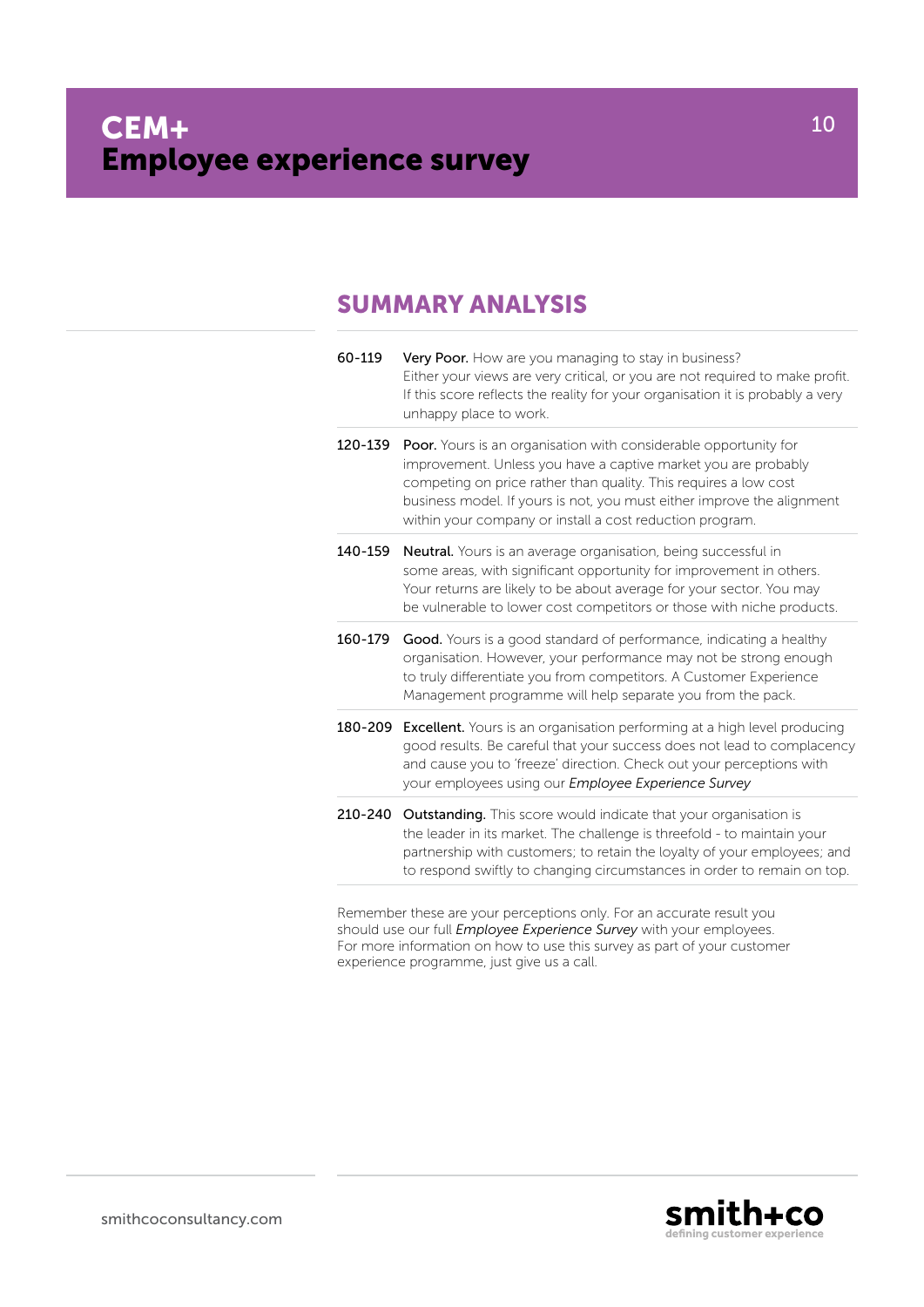# The complete picture

Researchers at Harvard Business School discovered a link between profitability, CUSTOMER loyalty and EMPLOYEE satisfaction, loyalty and productivity\*.

They found that profit and growth is stimulated primarily by customer loyalty which is a direct result of customer satisfaction. Satisfaction, in turn, is largely influenced by the value of services provided to customers.

Our CEM+ Customer Survey measures external service value, satisfaction and loyalty. Our CEM+ Employee Survey measures internal service quality, employee satisfaction and retention. Each survey can be used independently but they are particularly powerful when used together.

These two tools provide a comprehensive insight into your organisation's performance, allowing you to assess the extent to which your organisation is aligned with customer expectations.



\* 'Putting the Service-Profit Chain to Work' – James Heskett, Thomas Jones, Gary Loveman, W Earl Sasser. Leonard Schlesinger